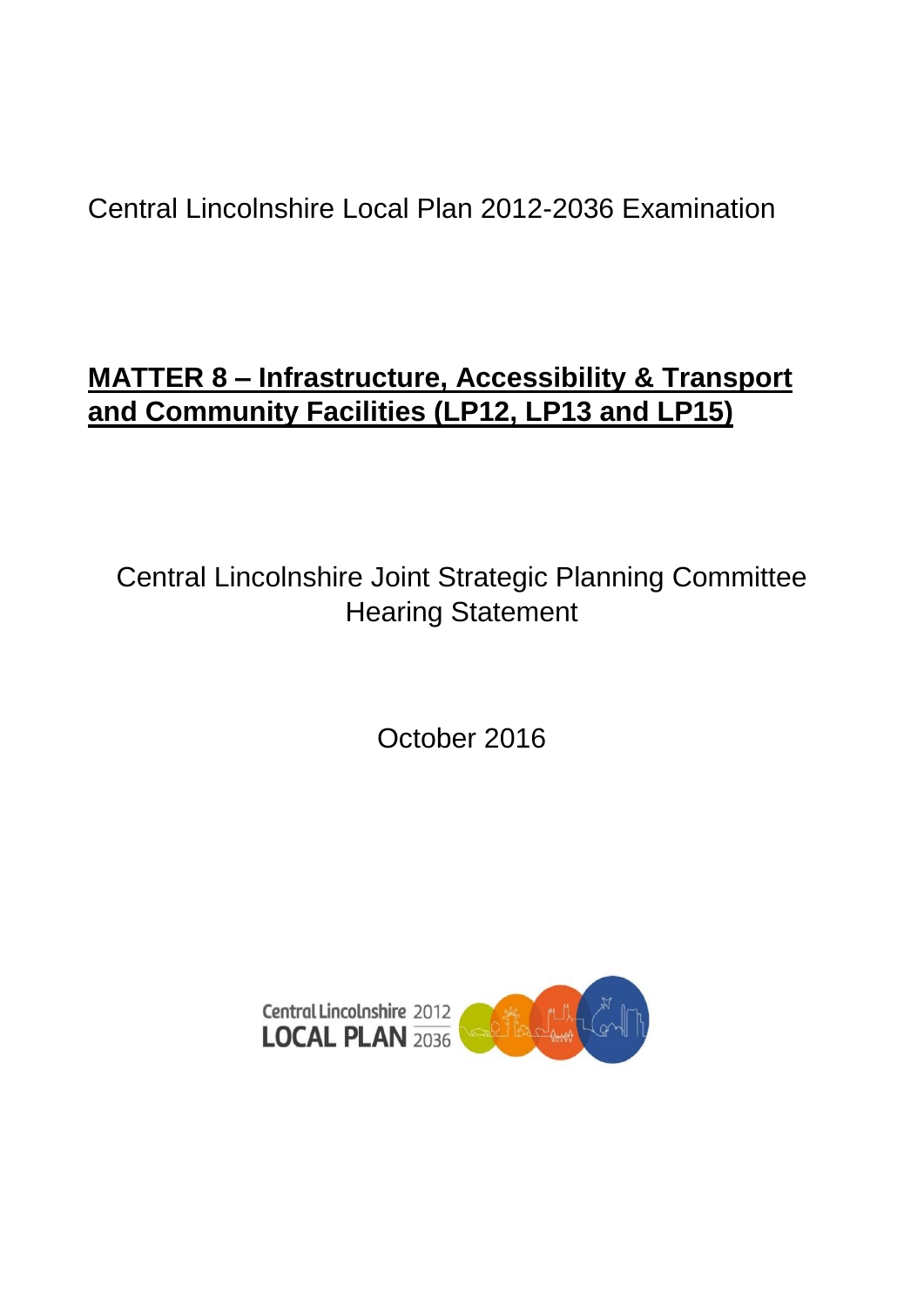# **MATTER 8 – Infrastructure, Accessibility & Transport and Community Facilities (LP12, LP13 and LP15)**

# *Issue 8a – Infrastructure – Policy LP12*

# *Q1. To be effective is it necessary to clearly specify what is 'infrastructure' for the purposes of Policy LP12 and what will be provided as part of the CIL charging schedule for the area?*

The legal definition of infrastructure, for planning purposes, is set by s216(2) (as amended) of the Planning Act 2008 and it would be inappropriate for a Local Plan to 'clearly specify what is infrastructure', either through repeating the Act or, worse, attempting to come up with its own precise definition. At para 4.6.2 of the Local Plan, there is a list of the broad categories of infrastructure for the purposes of Policy LP12, which is compatible with the Act's definition. Policy LP12 refers to further guidance available in a Developer Contributions SPD, Infrastructure Delivery Plan and CIL charging schedules which detail what, where and how infrastructure will be needed and delivered.

It is not appropriate for the Local Plan to go into detailed elements of what may or may not be in the CIL, partly because CIL (and associated material such as R123 list) could change in the future without the Local Plan changing, but in particular in the Central Lincolnshire case because the three CILs are the separately responsibility of different LPAs than the Committee's LPA responsibilities.

# *Q2. Does Policy LP12 need to make reference to the relationship between providing additional infrastructure and the viability of a development proposal? How will this be considered?*

No, the Policy does not need to.

LP12 makes it clear that 'sufficient infrastructure' to meet 'all necessary requirements' must be provided or in place. There should be no compromise to this position. Development which, for viability reasons, cannot provide 'sufficient infrastructure' to meet 'all necessary requirements' should be refused.

The Central Lincolnshire Local Plan and CIL have both been subject to viability assessment and found to be viable.

It will be a matter for the decision maker to determine precisely, on a case by case basis, what 'sufficient' infrastructure is 'necessary'.

The Committee (and, as can be seen from representations, large swathes of the general public) would resist any attempt to 'water down' the policy to one which meant sufficient and necessary infrastructure need not be provided by developers, due to viability issues.

It should be noted that a near identical policy was found sound at a post NPPF examination (Policy LP13, Fenland Local Plan, May 2014 -

[http://www.fenland.gov.uk/CHttpHandler.ashx?id=12064&p=0\)](http://www.fenland.gov.uk/CHttpHandler.ashx?id=12064&p=0)

# *Q3. Have the cumulative effects of the Plan and its growth strategy for housing and employment been tested against the existing road infrastructure, particularly the A46? Is the Plan justified in this regard and likely to be effective in delivering the Vision?*

As part of the Lincolnshire Local Planning Tool, an upper tier transport model (**E044**), has been carried out to provide a high level assessment of the whole area and identify potential impact of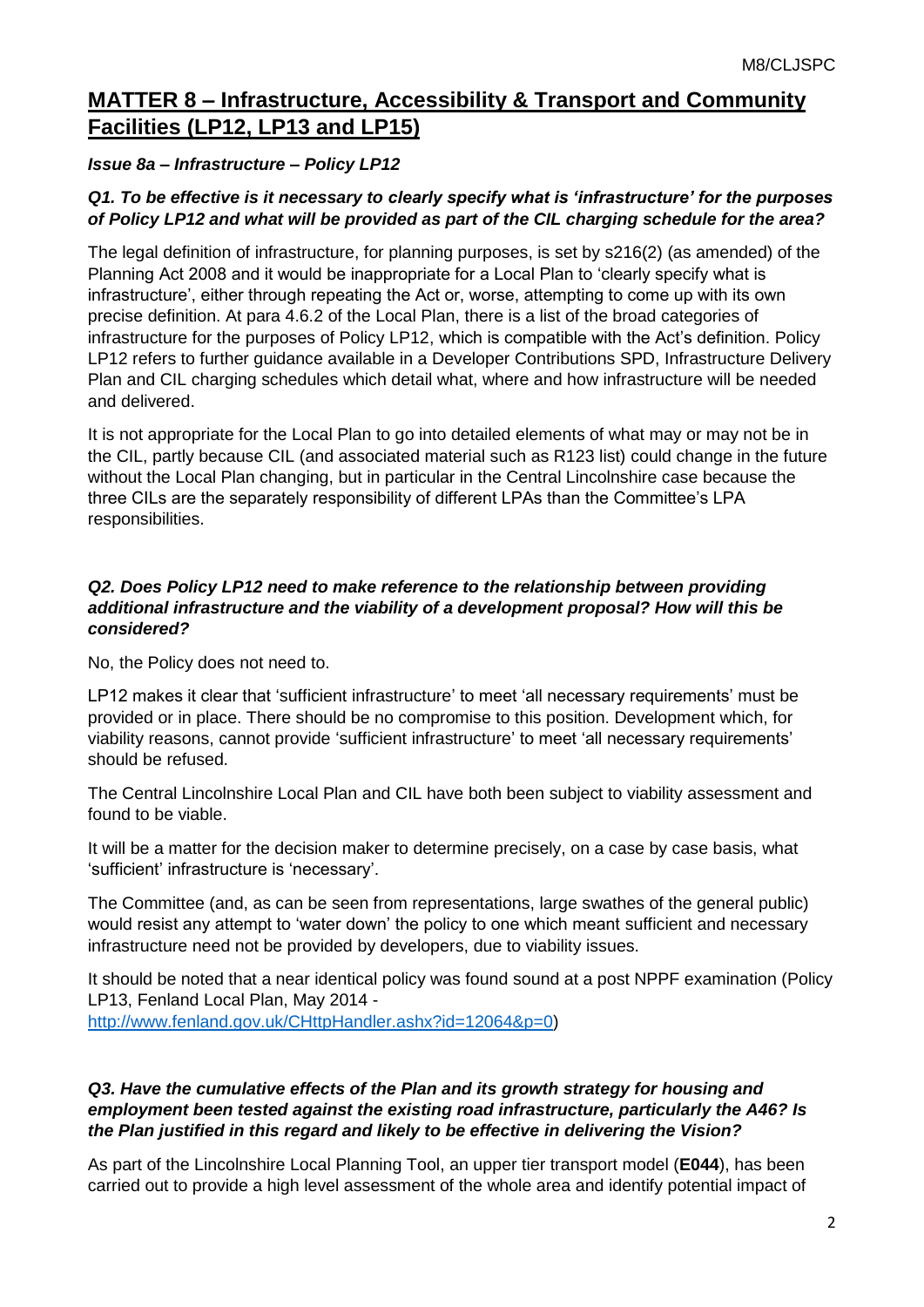planned growth on the County's highway infrastructure. A lower tier, more detailed model (**E044A**) has been carried out for the 'Greater Lincoln area' to provide a more comprehensive assessment of the impact of planned growth on the City of Lincoln and the surrounding area. Both identify where mitigation may be required for the purposes of the Local Plan, SPD and CIL, but both highlight that there are no fundamental highway constraints which cannot be mitigated against in order for the plan to be delivered.

It should be noted that the above referenced studies do not replace the normal planning application and development control process, including the production and review of Transport Assessments and Statements.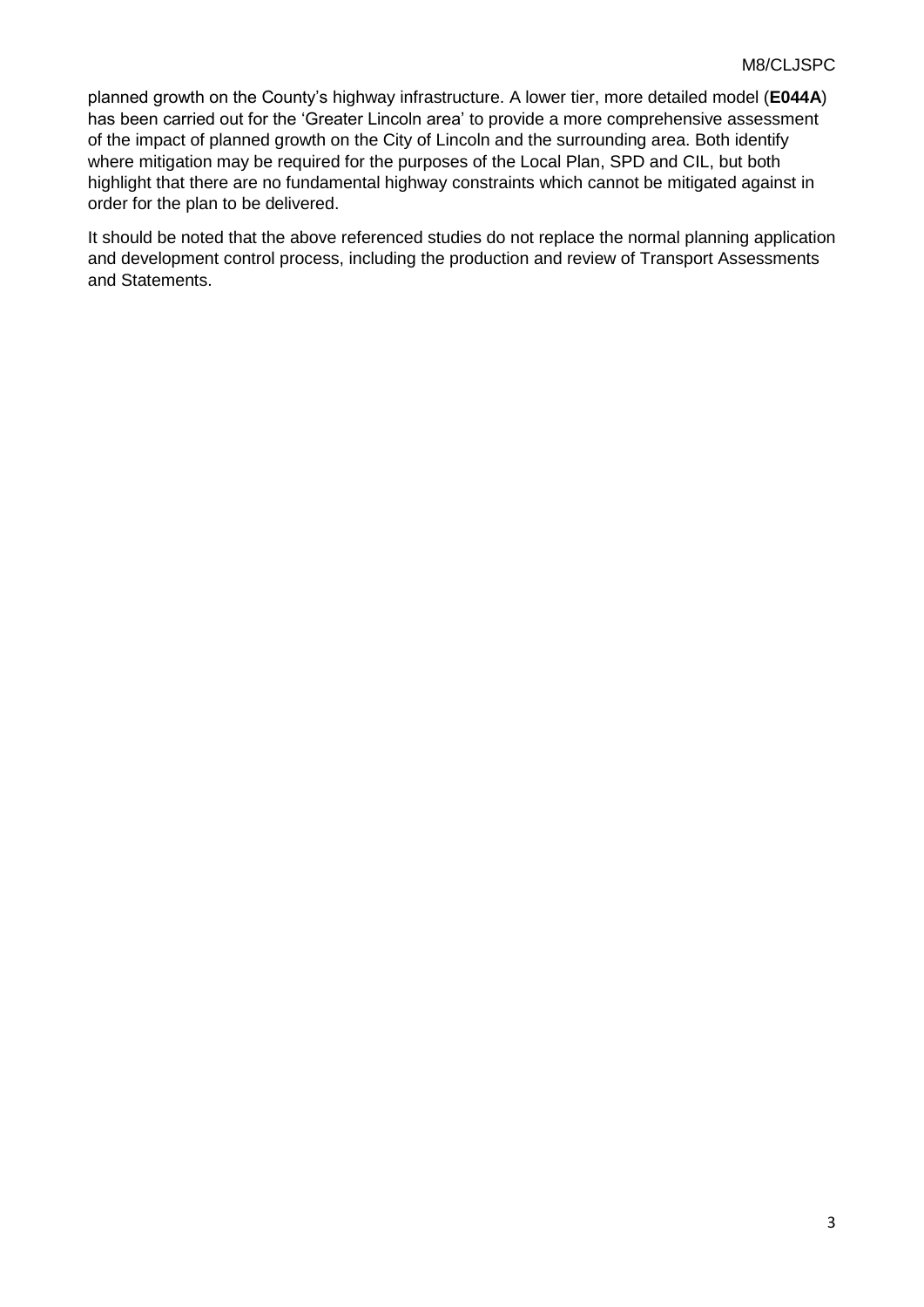# *Issue 8b – Accessibility and Transport – Policy LP13*

#### *Q4. Policy LP13 states that all development proposals should contribute towards the delivery of transport objectives e-q, either directly or through developer contributions. Is this appropriate for small scale developments?*

The policy is intended to be applied proportionately to all development whilst ensuring that all development is aware of the role that it can play in realising potential opportunities. The policy makes this clear by stating "where appropriate", "where viable", "support", "explore" "assist" and to "complement the aims of…".

Even small scale development could make an appropriate and valuable contribution.

It is also worth pointing out that the question slightly misrepresents what the policy says, in that, in paraphrasing the policy, the question misses out the 'or CIL payment' part of the Policy. Many small scale schemes (eg a single dwelling) could make a contribution through that mechanism also.

#### *Q5. Will all of the related transport infrastructure in Policy LP13 form part of each Council's CIL Regulations 123 list?*

As the Committee is not responsible for CIL and associated R123 lists, it cannot say for certain what the individual districts will include on their R123 lists.

However, at the present time, the answer appears to be 'no'. Indeed, it would be inappropriate for the R123 lists to do so, because that would more or less make it unlawful for any s106 agreements to include any highway contribution, which is clearly an implausible scenario.

The Lincoln Eastern Bypass is the only transport infrastructure currently listed on each of the three district draft R123 lists (available in respective CIL libraries). The Lincoln Eastern Bypass is of strategic importance and seeks to meet many other transport objectives either directly or indirectly.

#### *Q6. Are the Lincoln Eastern Bypass (LP36) and the Sleaford Link Road (LP47) justified and deliverable? What evidence is there for this? Is any planned development dependent on either of these roads?*

The justification for both roads is evidenced in the 4th Lincolnshire Local Transport Plan (**E040**), Transport Strategy for the Lincoln Area (**E041**) and Sleaford Transport Strategy (**E043**).

The **Lincoln Eastern Bypass** has planning permission and all other necessary consents and contractors are being appointed. A start on site is expected imminently and a two year programme is expected. Whilst much of planned development around Lincoln is dependent on delivery of the road, its imminent delivery will tie in to planned housing provision.

The **Sleaford Link Road** similarly has planning permission, and, if constructed, would improve Sleaford's transport and highway network to support growth of the town. However, alternative, and more cost effective and deliverable options, appear likely to be available, and are in the late stages of being finalised through pre-application proposals. In the meantime, the principle of 'safeguarding' the route should be retained. However, following the latest discussions on those alternative options, and the linked matter of potential proposals for the former Advanta Seeds site (through which the safeguarded link road is identified), it is suggested that a modification be made (modification Main/SC/13) to the last paragraph of LP47 as follows, which will ensure that development (such as on the Advanta Seeds site) can come forward, if at some point in the future (during the Local Plan lifetime) it is clear that the Link Road will not be developed: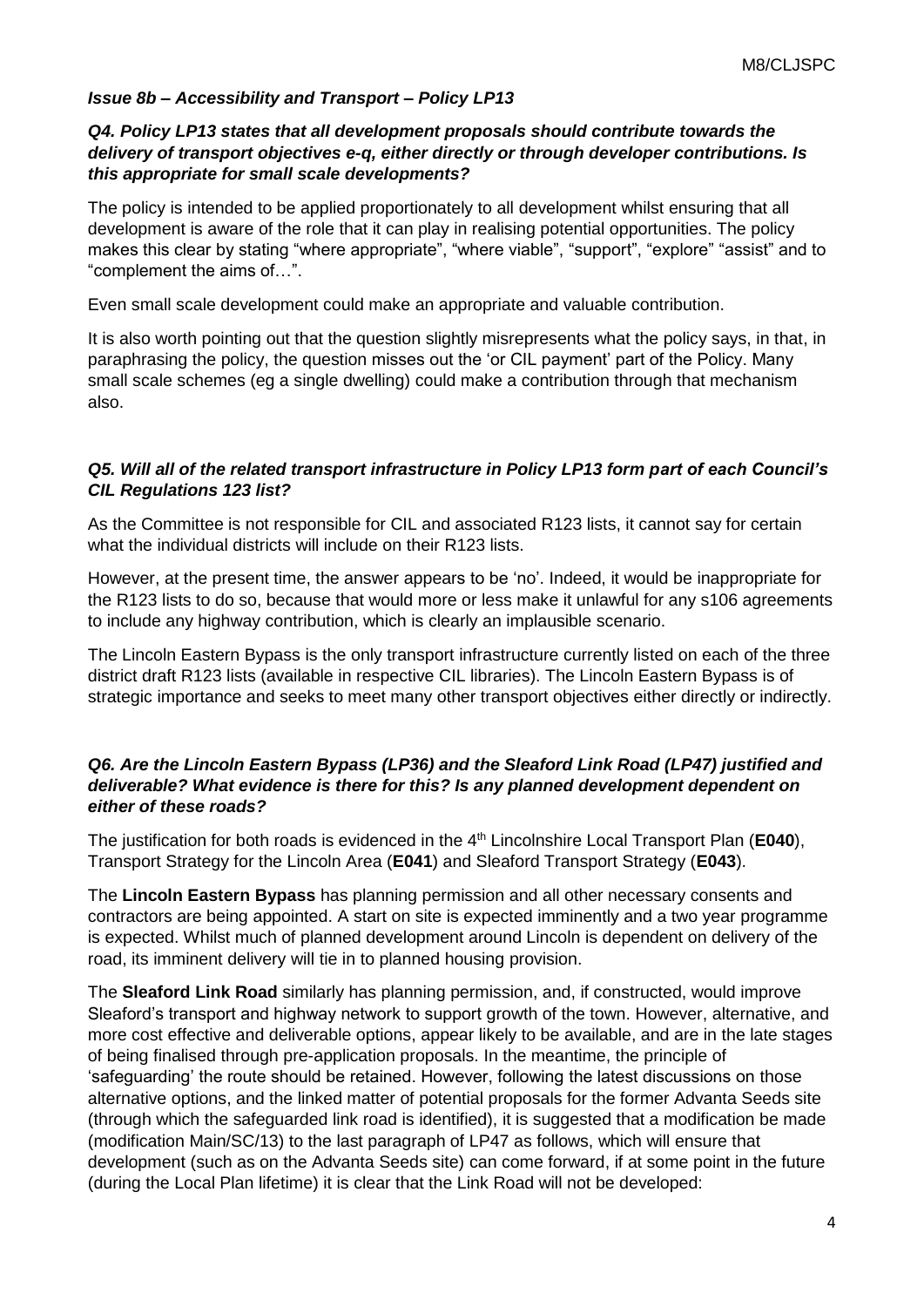"In order to enable potential delivery of the Sleaford Link Road (current status: with planning consent), the route is identified on the Policies Map and safeguarded for such purposes. Any development proposal on or near the route **should safeguard the future opportunity for the Link Road to be delivered, unless there is evidence available or a statement published by North Kesteven District Council which confirms that the Link Road is no longer required** and/or deliverable. , which would prejudice the efficient and effective delivery of the Link Road, will be refused."